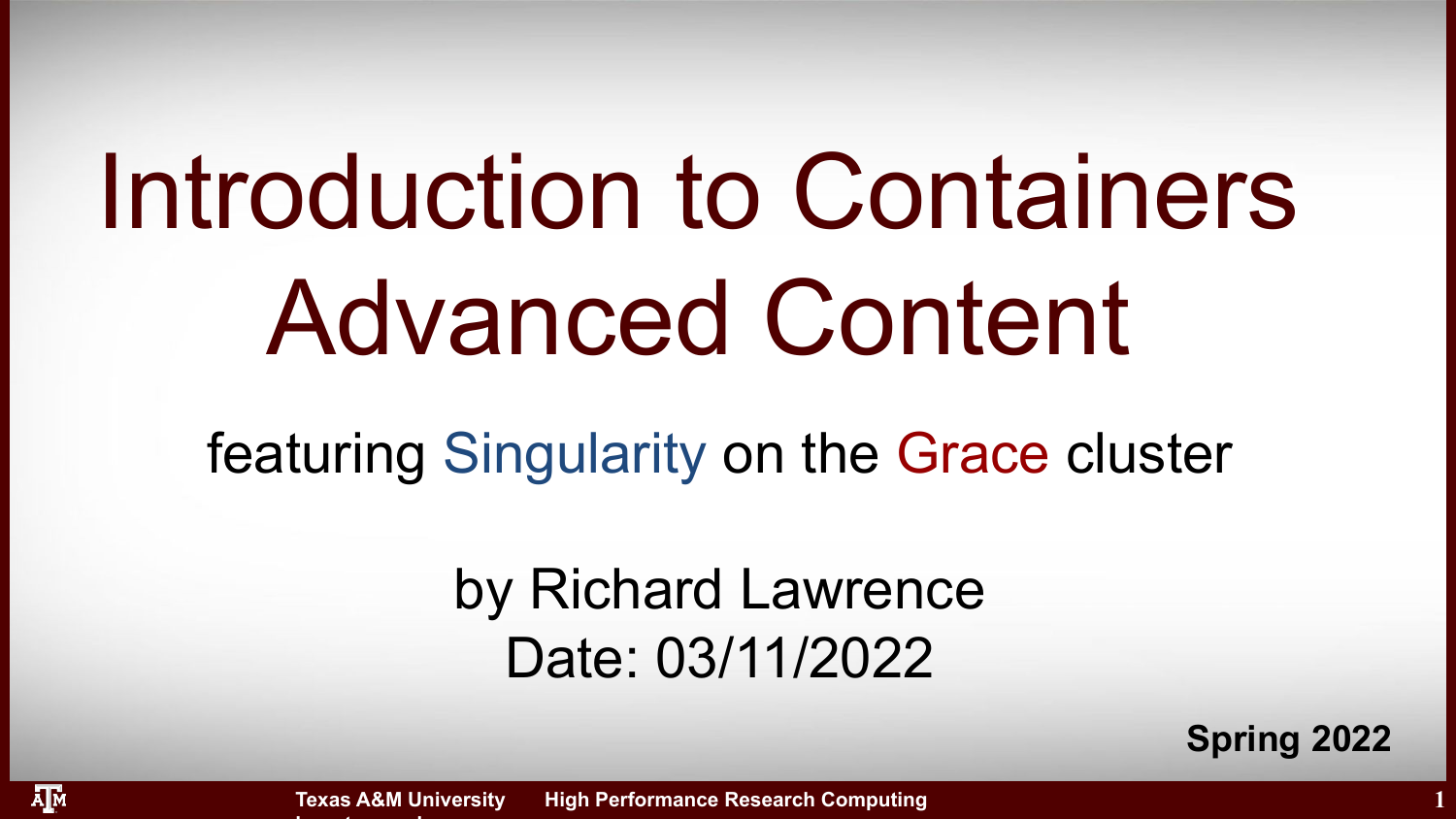### **Outline**

- More Container Examples
- Build your own Containers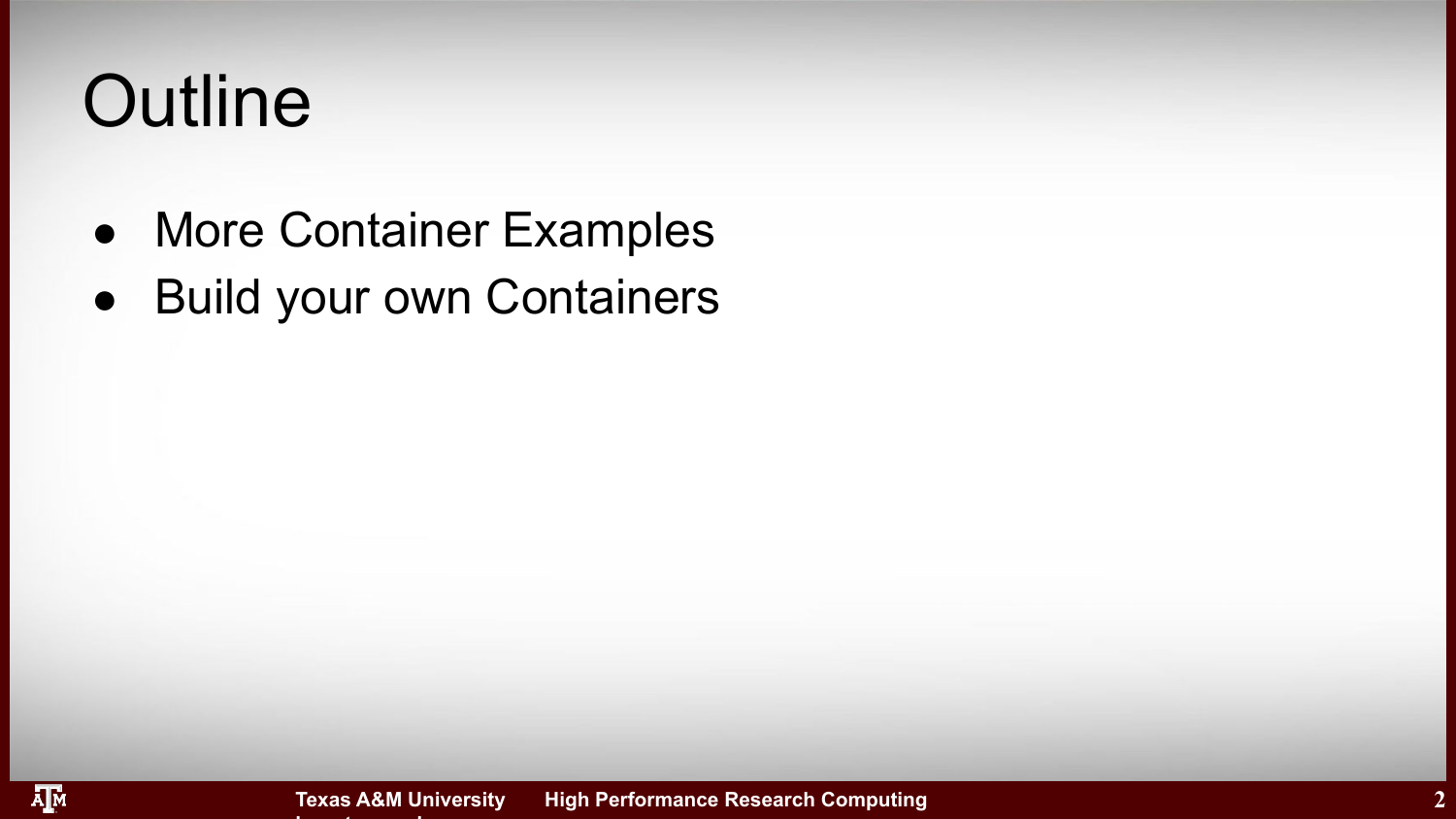#### Learning Resources

- HPRC Wiki <https://hprc.tamu.edu/wiki/SW:Singularity>
- HPRC on Youtube <https://www.youtube.com/c/TexasAMHPRC> (video of this course will be posted)
- Singularity Manual <https://apptainer.org/user-docs/3.8/>
- Docker Manual <https://docs.docker.com/>
- Other container courses:

**hprc.tamu.edu**

NBIS <https://nbis-reproducible-research.readthedocs.io/en/latest/singularity/> Arizona <https://learning.cyverse.org/projects/Container-camp-2020/> TACC <https://learn.tacc.utexas.edu/mod/page/view.php?id=95>

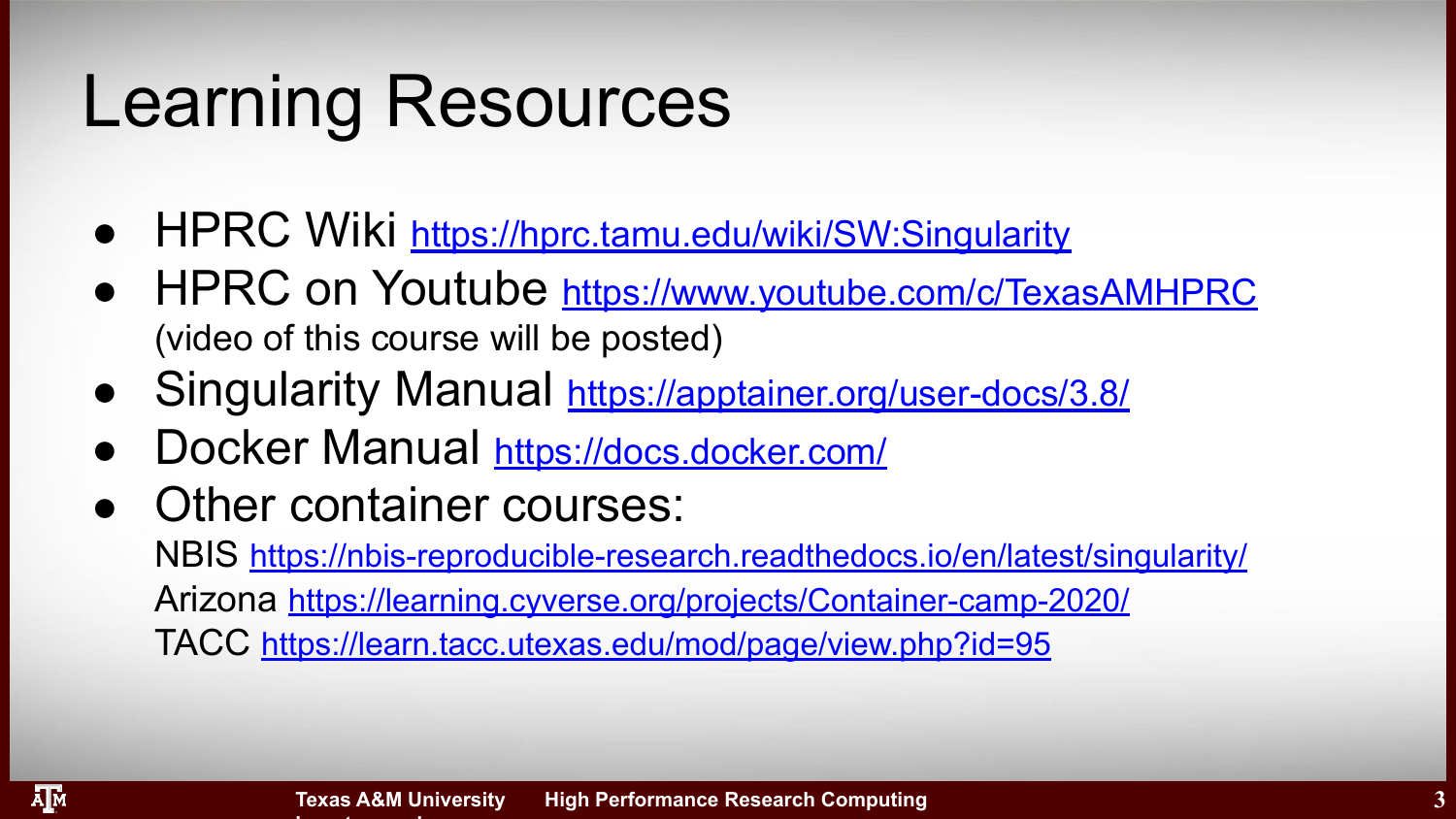## More Container Examples

#### With exercises

**Texas A&M University High Performance Research Computing** 

**hprc.tamu.edu**

ᄺ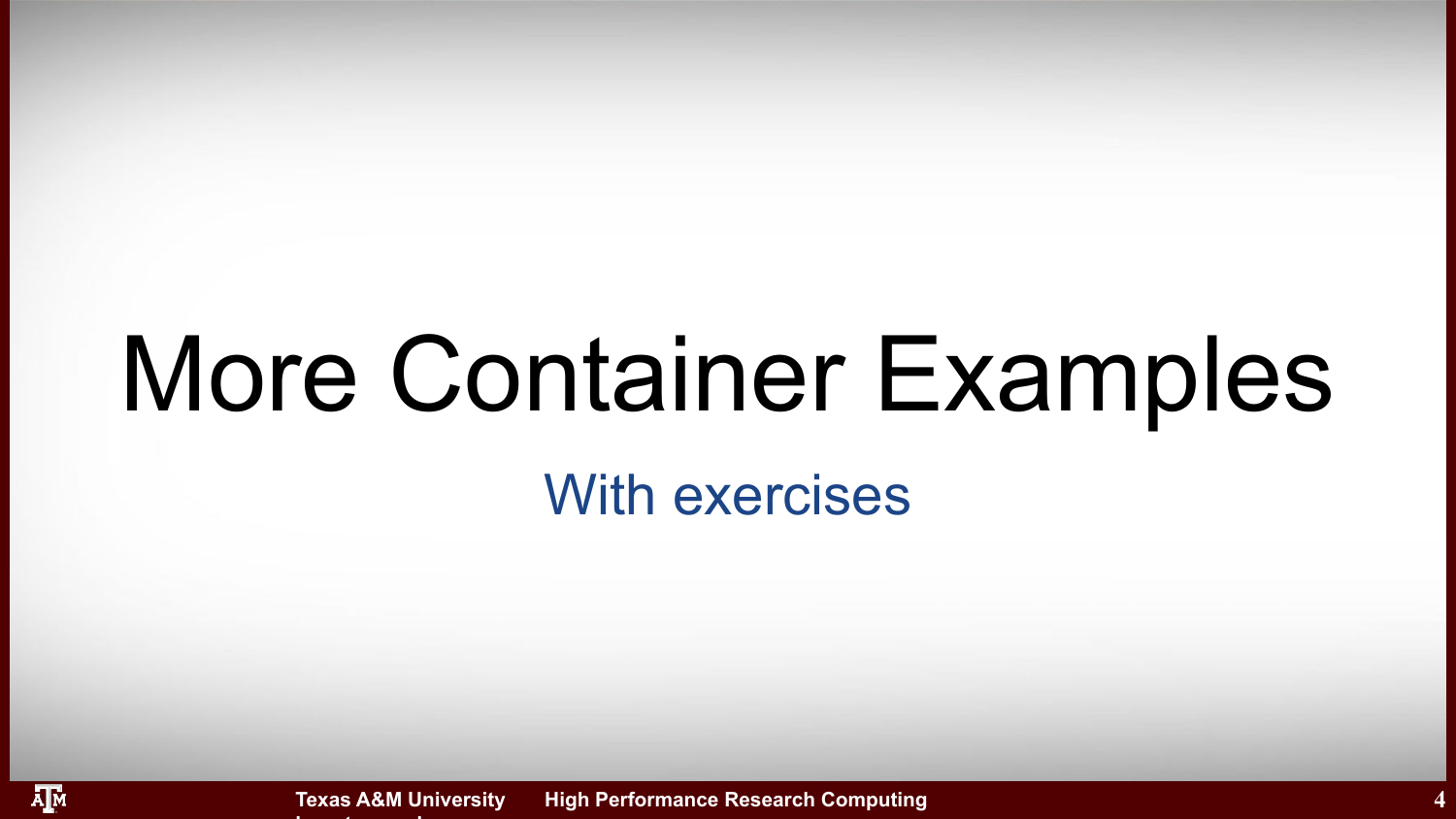## Singularity with GPU

**hprc.tamu.edu**

- Containers should be built with CUDA version compatible with local GPUs (CUDA  $\geq$  11)
- $\bullet$  Just add the  $\text{-}$ nv flag to your singularity command

Many repositories on Docker Hub have GPU-ready images. Search for images with "gpu" in tags

The nvidia cloud also provides GPU-ready images. See: [https://hprc.tamu.edu/wiki/SW:Singularity:Examples#NVIDIA\\_GPU\\_Cloud](https://hprc.tamu.edu/wiki/SW:Singularity:Examples#NVIDIA_GPU_Cloud)

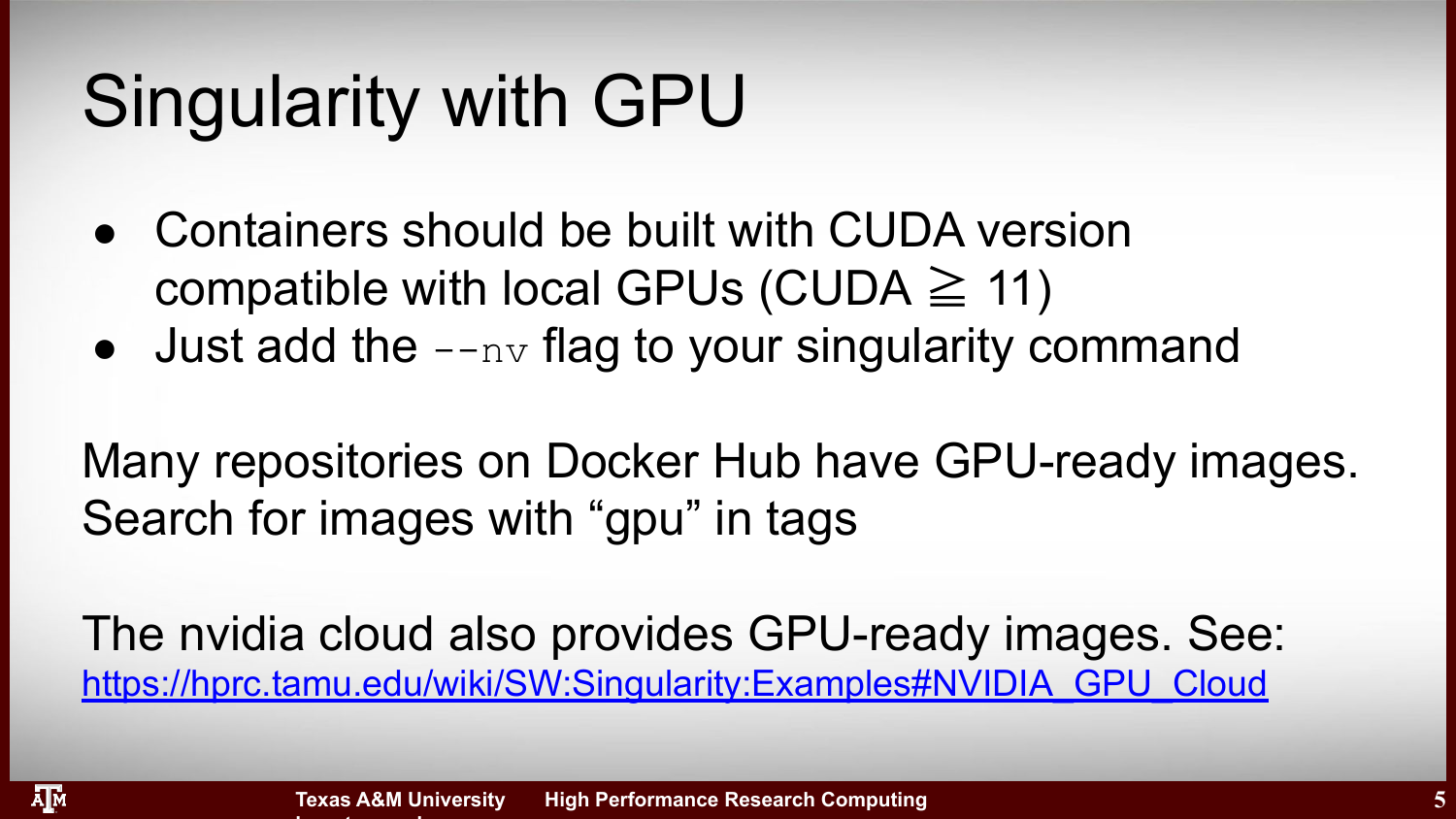#### TensorFlow GPU Exercise

Image file:  $tensorflow$  2.4.1-gpu.sif from docker://tensorflow/tensorflow:2.4.1-gpu Located at /scratch/data/Singularity/images/ Also:  $tf-qpu-test.py$  in the same location.

```
$ srun --mem=512m --time=01:00:00 \
--gres=gpu:1 --partition=gpu --pty bash -i
\frac{2}{5} singularity exec \frac{1}{2} -nv tensorflow 2.4.1-gpu.sif \frac{1}{2}python3 tf-gpu-test.py
Num GPUs Available: 1
```
**hprc.tamu.edu**

If error "couldn't find  $tf-qpu-test.py''$  try using  $-bind$  and/or specify full path to the file.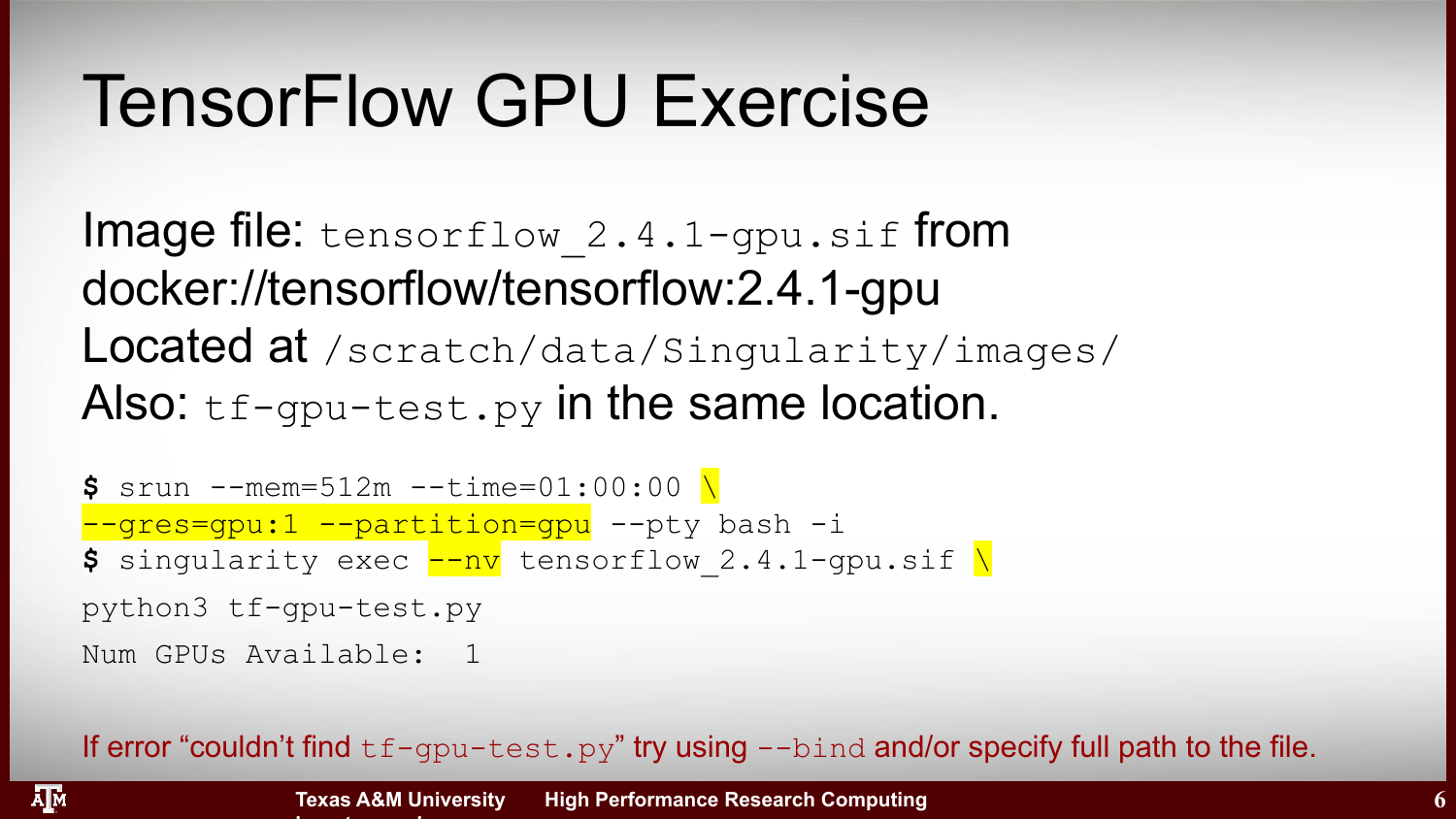#### Containers in HPRC Portal

Container support for **Interactive Apps** on the HPRC Portal

Currently:

• Jupyter Notebook (a popular Python IDE)

Will extend container support to other Apps. If you would like something, please ask help@hprc.tamu.edu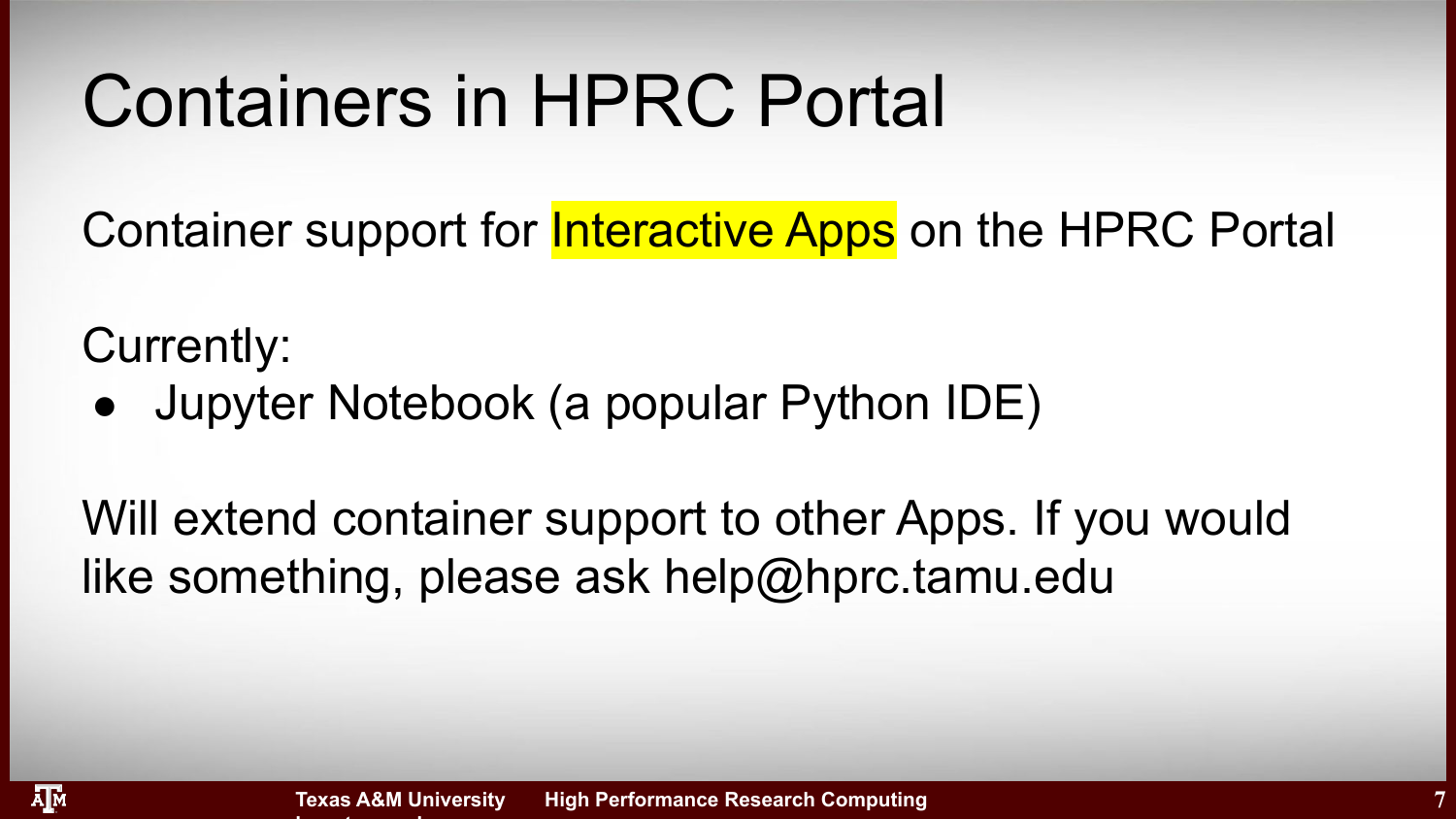#### Jupyter Exercise

**hprc.tamu.edu**

ĀМ

- Choose an image file on disk that contains Jupyter
- Image file:  $tensorflow$  2.4.1-gpu-jupyter.sif from docker://tensorflow/tensorflow:2.4.1-gpu-jupyter

Located at /scratch/data/Singularity/images/

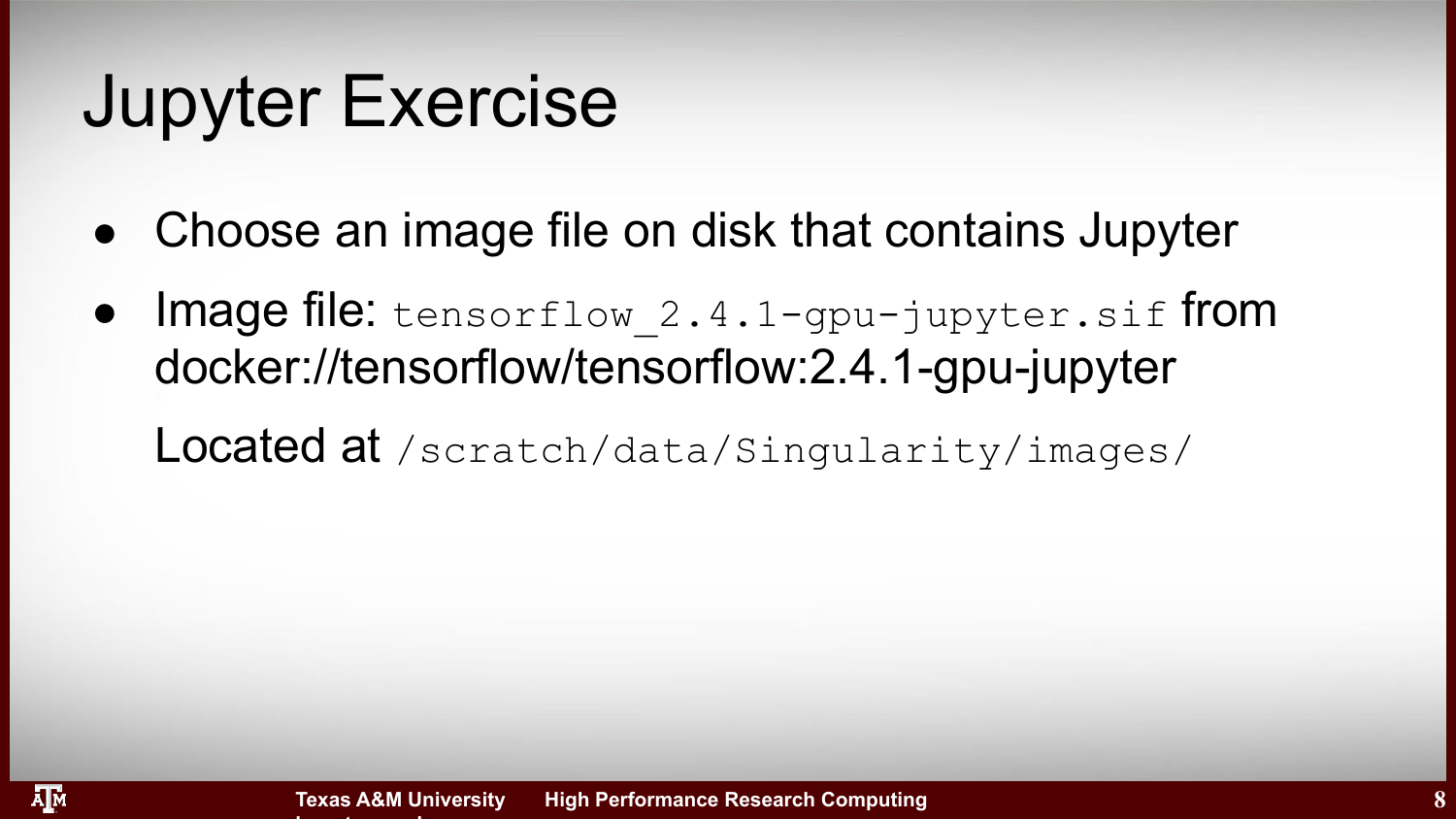#### Jupyter Exercise

- Navigate to HPRC Portal  $\rightarrow$ Grace OnDemand → Interactive Apps  $\rightarrow$ Jupyter Notebook
- Select "Containers (Singularity)" from "Type of environment" drop-down menu

**hprc.tamu.edu**

Enter the path to the image file.

#### **TAMU HPRC OnDemand (Terra)**

Home / My Interactive Sessions / Jupyter Notebook

#### **Jupyter Notebook**

This app will launch a Jupyter Notebook server on the Terra cluster.

Notice: This form has changed. Please pay attention to what options you select and what the defaults are

#### Type of environment

Containers (Singularity)

Select the type of environment in which Jupyter is installed. Help me choose

#### Path to singularity image file

/scratch/data/Singularity/images/tensorflow 2.4.1-gpu-jupyter.sif

Enter the path to a singularity image file containing the Jupyter app. Recommended that this live under your \$SCRATCH directory.

#### $(etc)$

#### Node type

GPU

Choose "GPU" if the notebook needs to run on an Nvidia GPU node.

ĀМ

**9**

 $\equiv$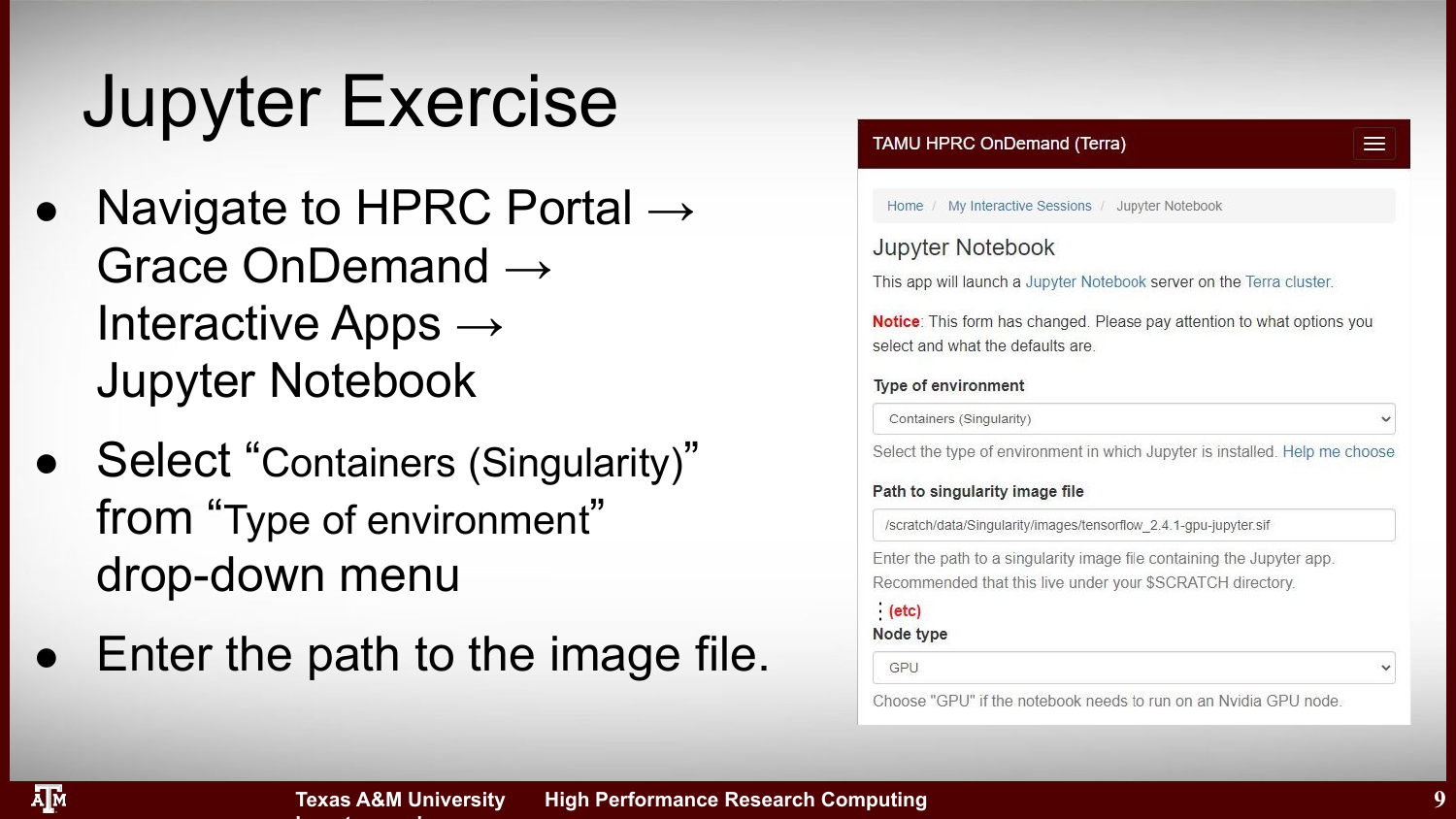## Singularity with MPI

**hprc.tamu.edu**

There are several ways to containerize MPI.

Check with your container source to see how it is meant to be used.

- MPI installed and run inside container. singularity exec <sif>  $mpirun$  <exe>
- MPI installed and run outside container. mpirun singularity exec <sif> <exe>
- MPI installed outside, run inside. singularity exec --bind /dir <sif> /dir/mpirun <exe>

See<https://sylabs.io/guides/3.7/user-guide/mpi.html>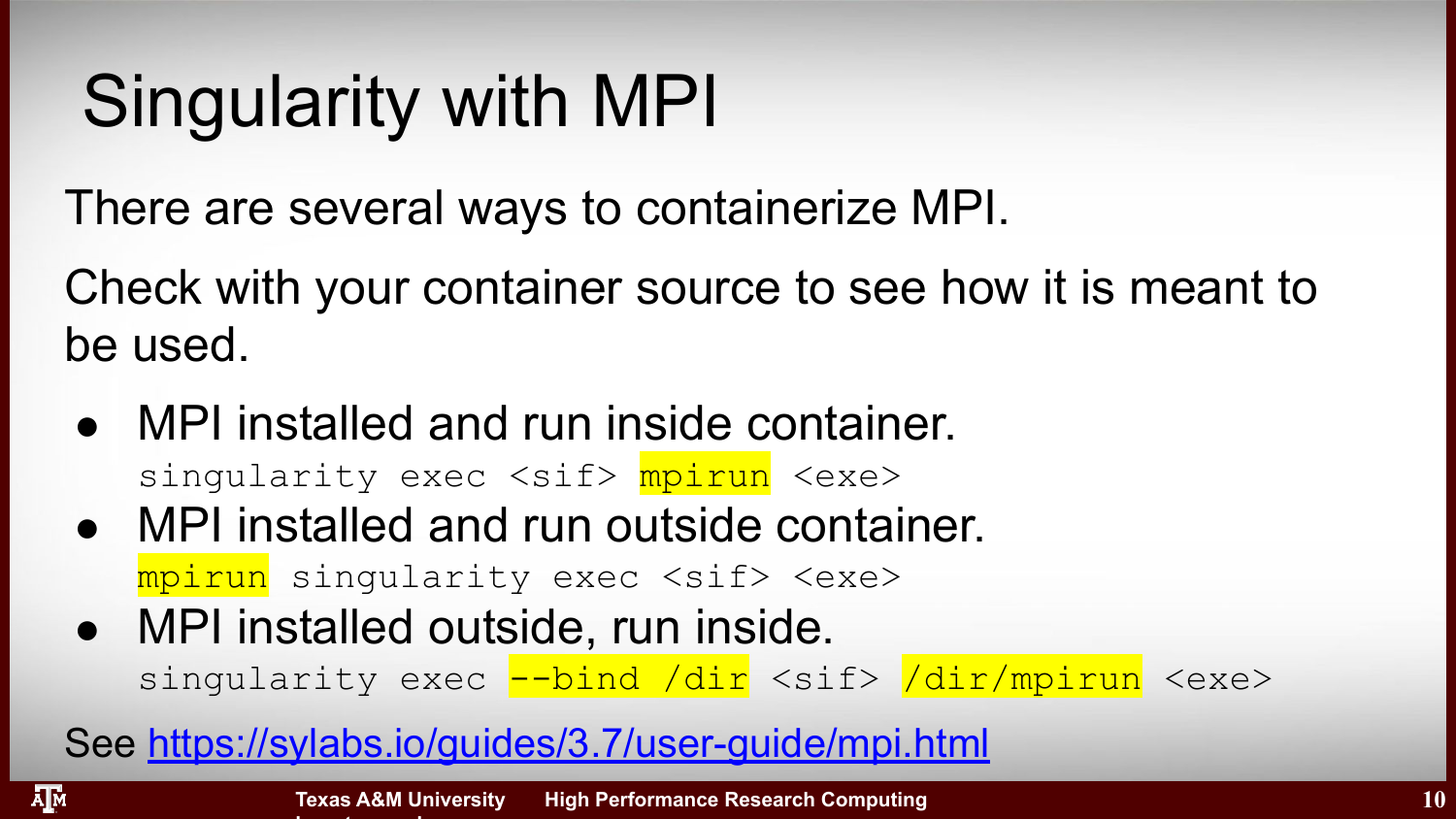### LAMMPS MPI Exercise

**hprc.tamu.edu**

λ∏м

Image file: lammps-stable 290ct2020[...].sif from docker://lammps/lammps:stable\_29Oct2020[...] Located at /scratch/data/Singularity/images/ Also: lammps-test-input.txt in the same location.

**\$** srun --ntasks=4 --nodes=1 --mem=2560m --time=01:00:00 --pty bash -i

\$ singularity **run** --bind "/scratch, STMPDIR:/work" \ lammps-stable 29Oct2020 ubuntu20.04 openmpi py3.sif mpirun -np 4 \ /bin/lmp\_mpi -in lammps-test-input.txt

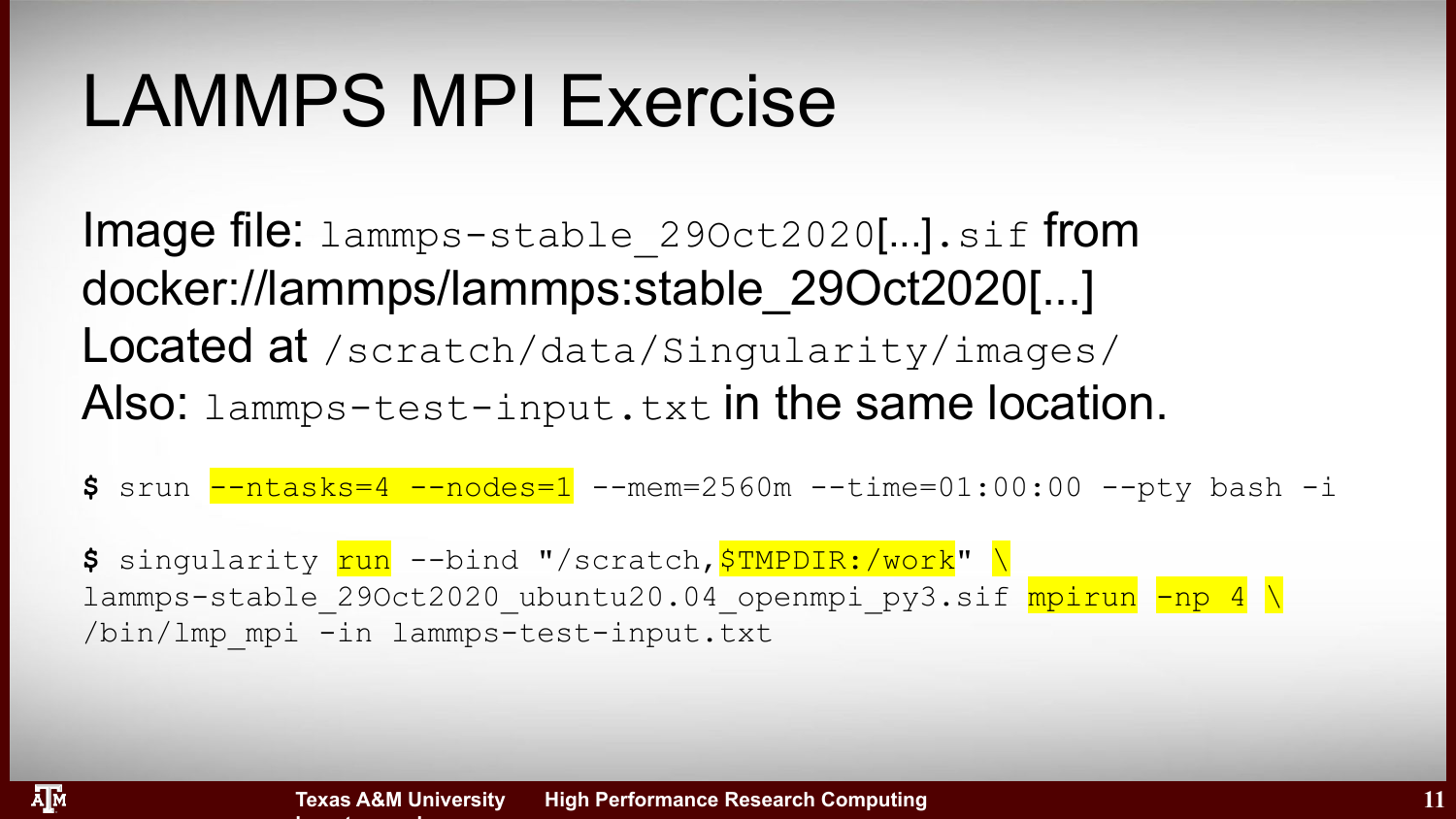#### Biocontainers Exercise

**hprc.tamu.edu**

ĀМ

Image file: bcbio-nextgen-1.2.8.sif From docker://quay.io/biocontainers/bcbio-nextgen <https://biocontainers.pro/tools/bcbio-nextgen> Located at /scratch/data/Singularity/images/

**\$** srun --mem=512m --time=01:00:00 --pty bash -i **\$** singularity exec bcbio-nextgen-1.2.8.sif bcbio\_nextgen.py --help usage: bcbio nextgen.py [...] **\$** singularity exec bcbio-nextgen-1.2.8.sif python -c \ "import pysam; print(pysam. version )" 0.16.0.1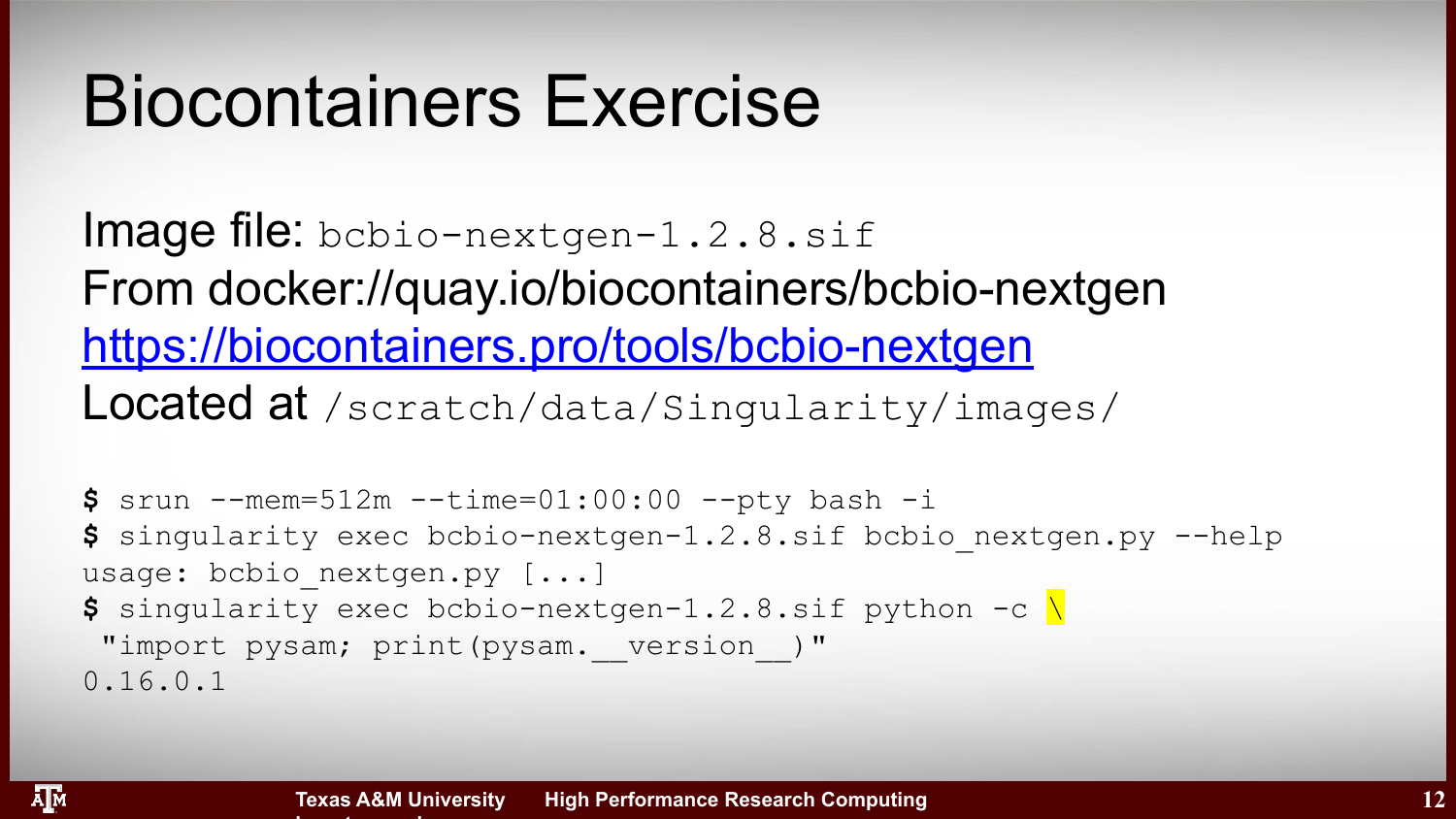## Singularity with Writable Filesystem

Problem:

- You want to save your work or add things *inside* the container - but not the real, local filesystem
- Example: an application creates millions of files Reminder:
- Singularity images are **immutable**.

- Singularity filesystem is **ephemeral** (does not *persist*) Solution:
- A second file called an **overlay** that is user writable.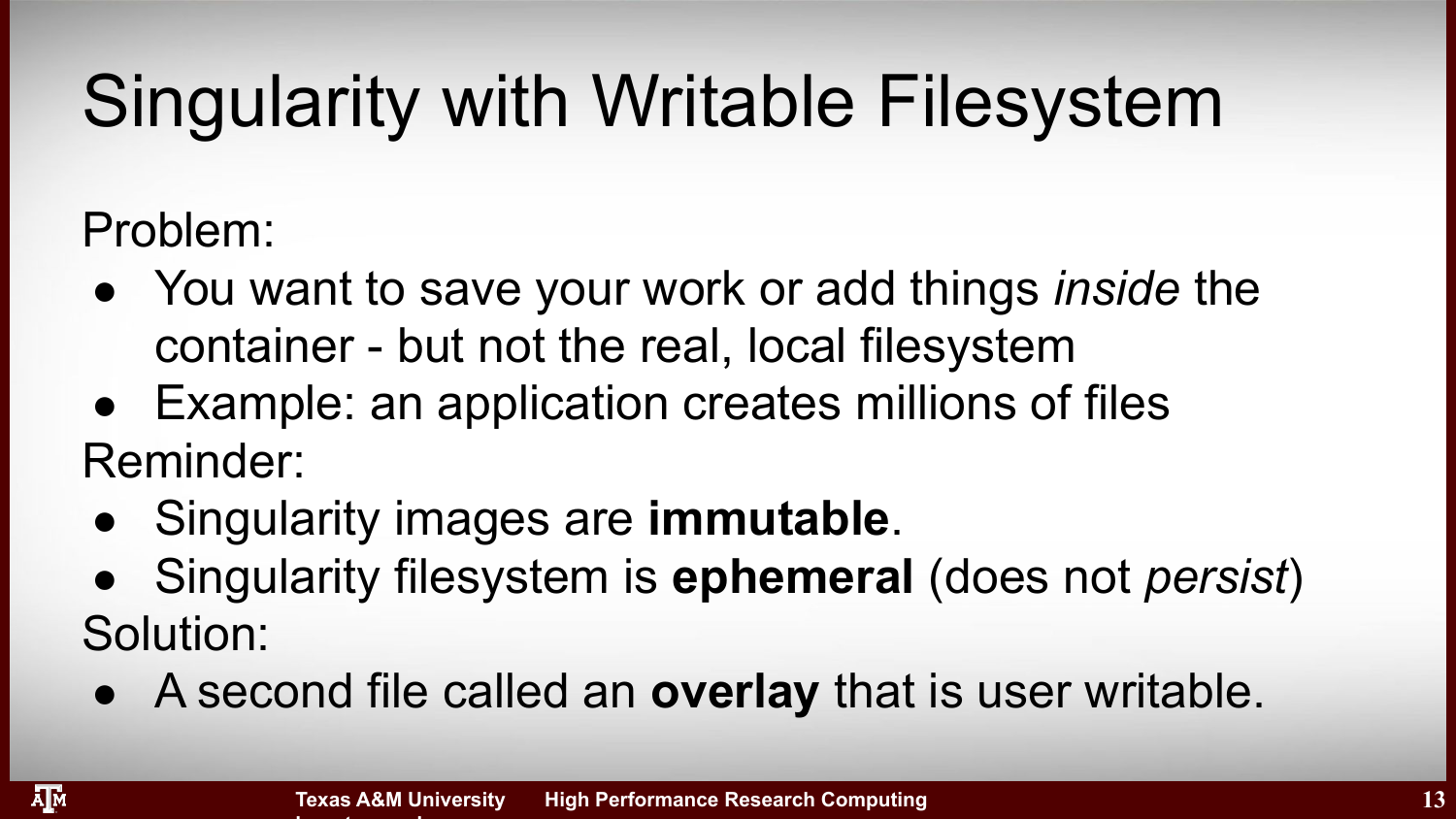### Overlay Creation Tool

- The tools  $\frac{dd}{d}$  and  $\frac{mkfs}{m}$  create a virtual filesystem.
- $\bullet$  Terra and Grace have the wrong version of  $mkfs$ .
- No problem! We have a *container* and a *script* for that.
	- docker://ubuntu:18.04
	- overlay-example.sh

**hprc.tamu.edu**

 $\bullet$  On a personal machine that has the correct mkfs, Singularity can do the process automatically.

```
singularity overlay create <filename>
```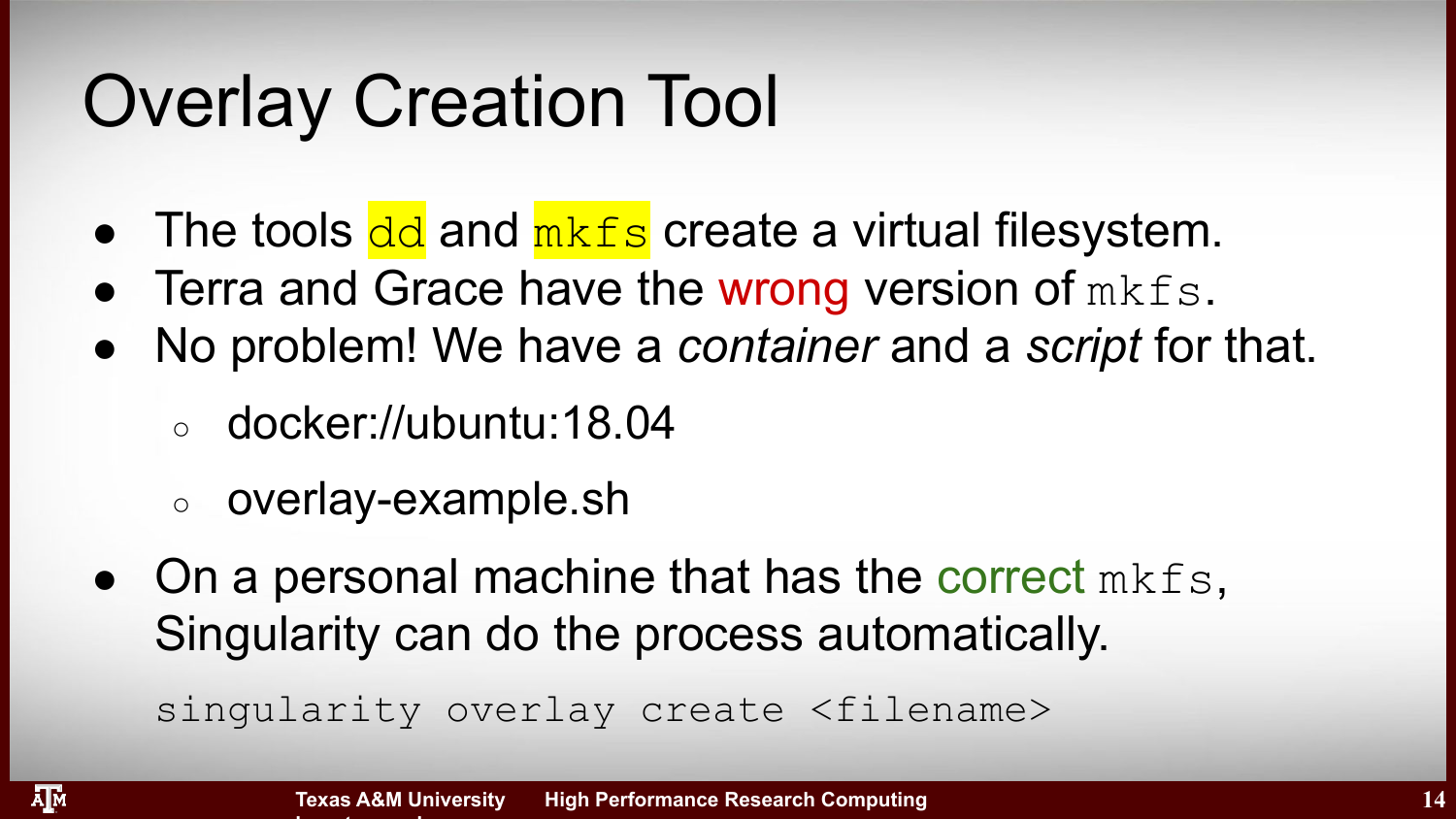### Overlay Creation Exercise

Image file: ubuntu-18.04.sif From docker://ubuntu:18.04 Script file: overlay-example.sh Located at /scratch/data/Singularity/images

**\$** srun --mem=512m --time=01:00:00 --pty bash -i **\$** singularity exec ubuntu-18.04.sif bash overlay-example.sh

Result: blank virtual filesystem my overlay, size 200 MB. (cp to \$SCRATCH if you want to keep it)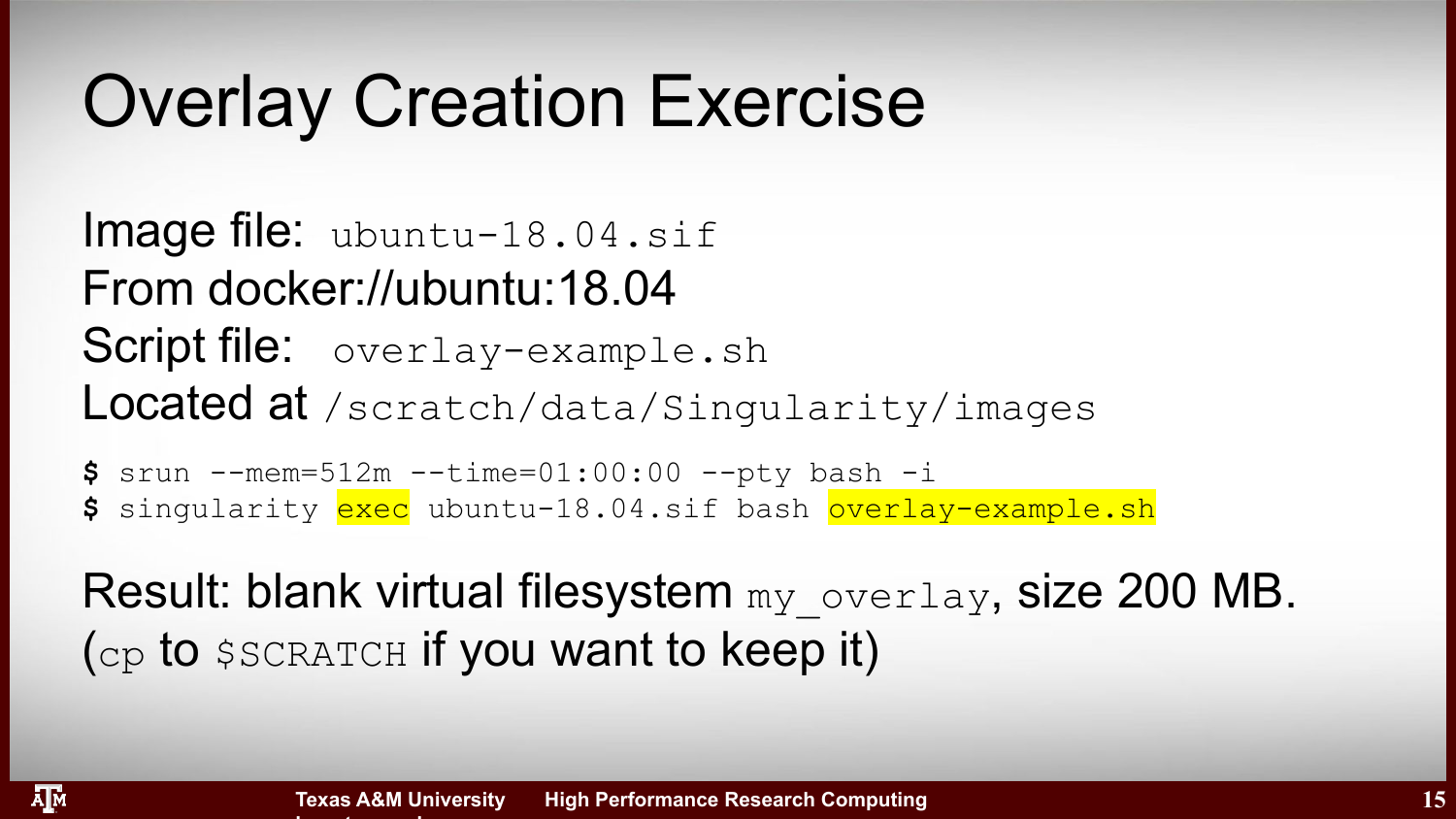### Overlay Usage Exercise

**hprc.tamu.edu**

A**T**<sub>M</sub>

Run your container image together with the overlay file. singularity --overlay <overlay file> Any files you create (outside the mounted filesystems) will go in the overlay file virtual filesystem and *persist*.

```
$ srun --mem=512m --time=01:00:00 --pty bash -i
$ singularity shell --overlay /path/to/my_overlay ubuntu-18.04.sif
> mkdir /new_dir
> touch /new_dir/new_file
> exit
$ singularity shell --overlay /path/to/my_overlay ubuntu-18.04.sif
> ls /new_dir
```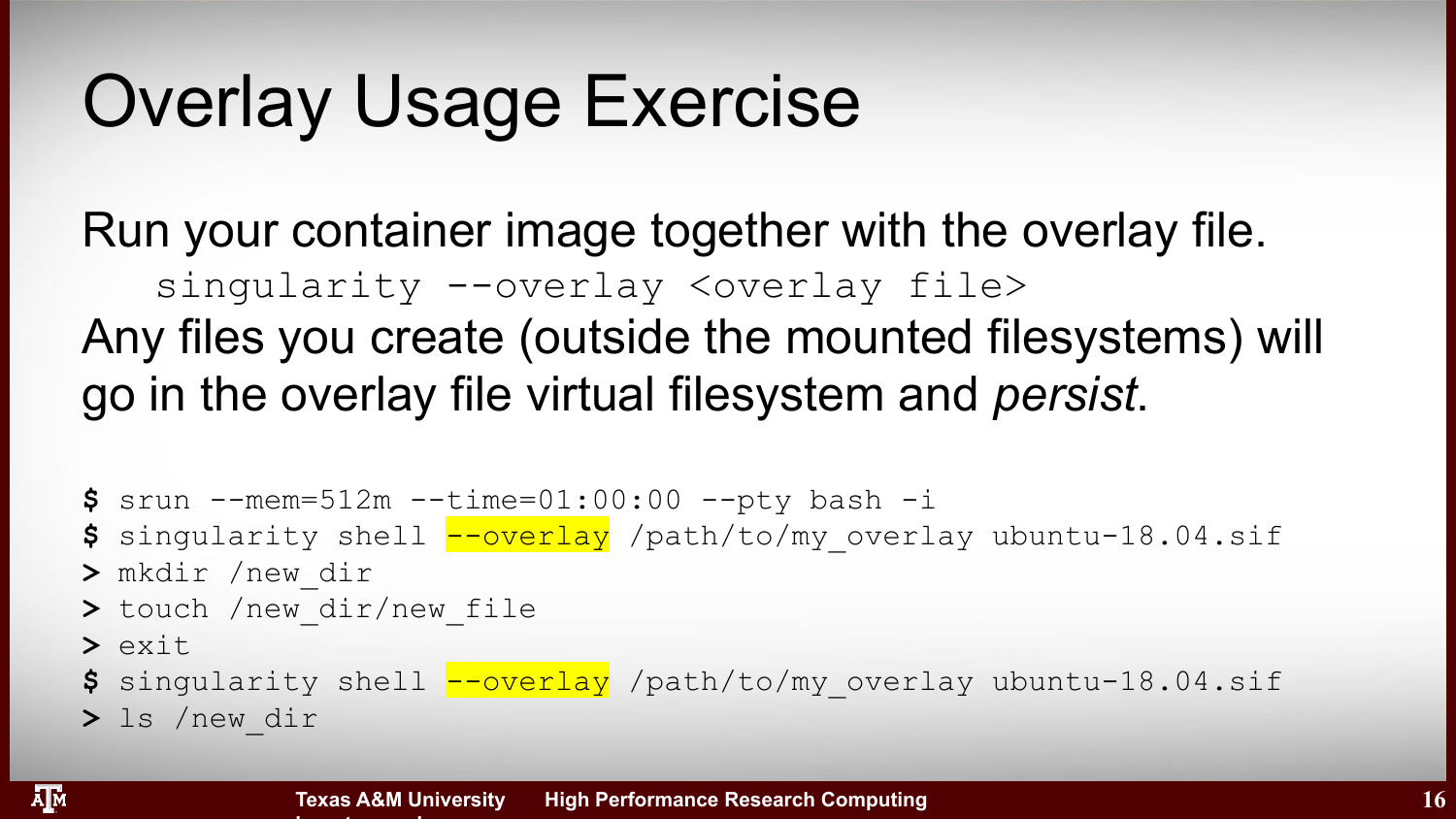# Build your own Containers

#### Overview, no exercises

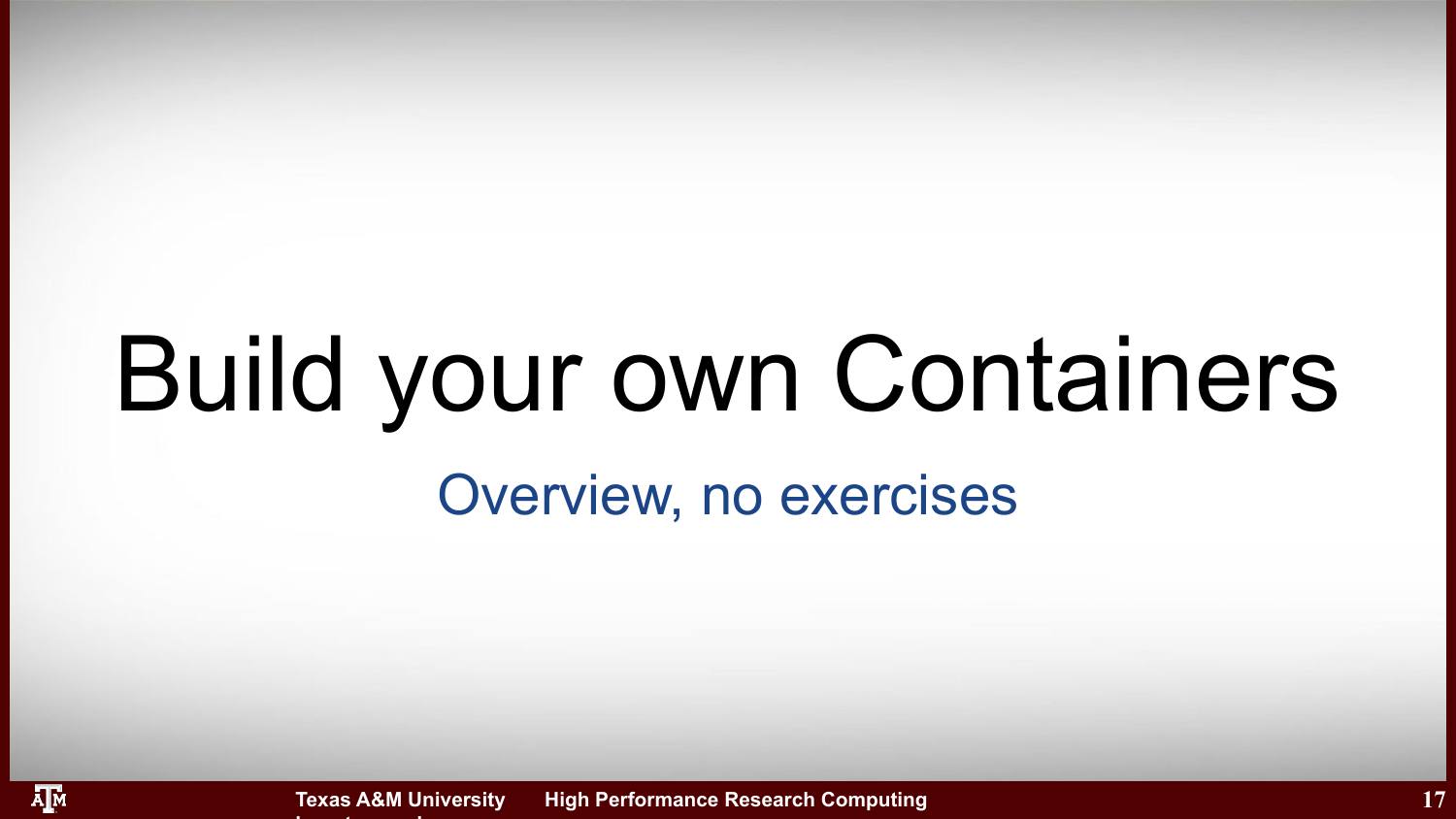### Singularity Image Formats

Singularity has two image formats:

**hprc.tamu.edu**

- A compressed read-only file (extension  $\cdot$  sif)
- A writable directory structure called "sandbox".

Singularity build command can convert from one to the other. This is mainly useful for modifying images, such as installing new software.

Installing new software usually requires root privileges, which must be done on your personal machine.

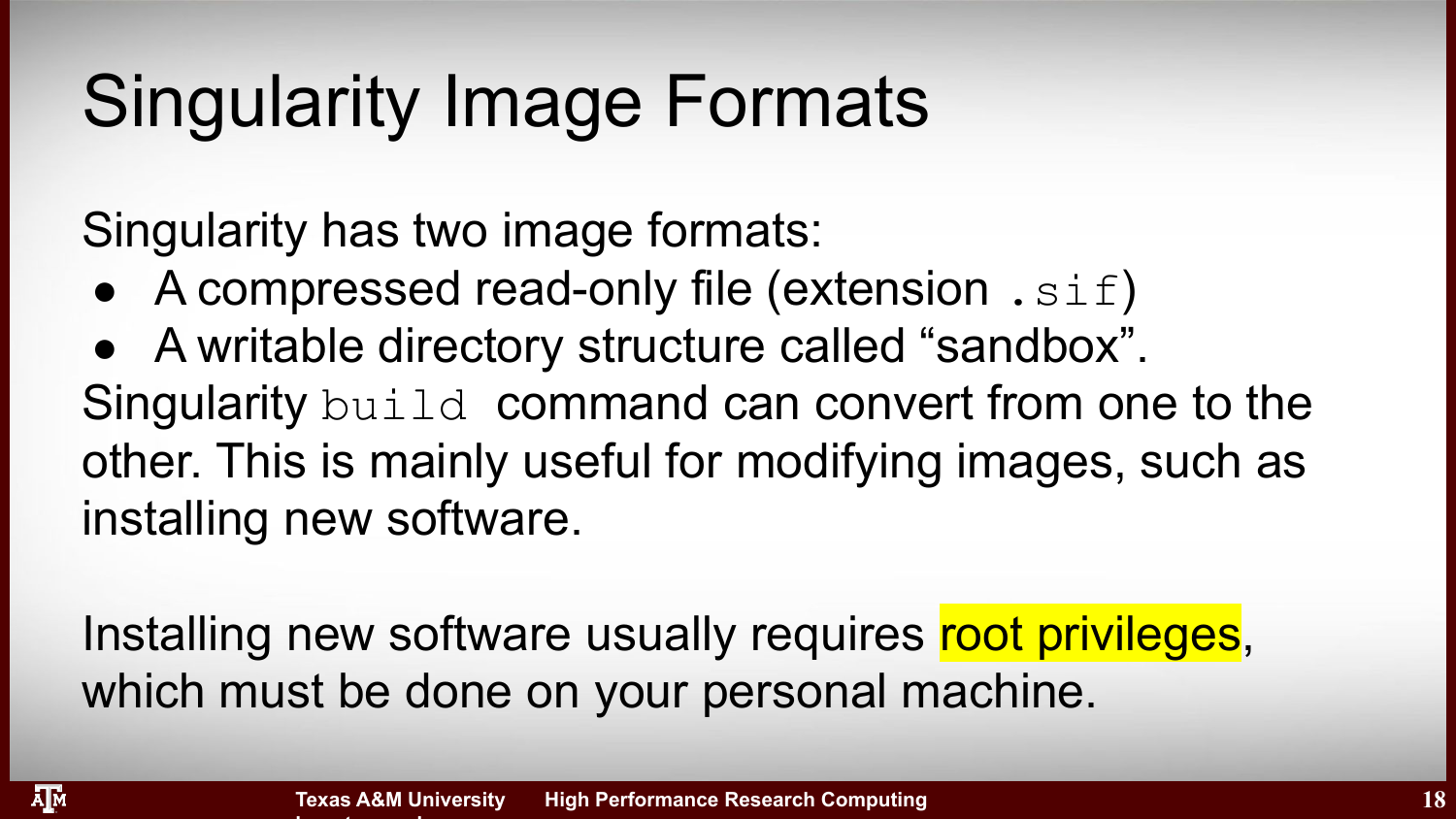### Modify Container Example

Starting with an existing image located at  $\langle$ source> **\$** singularity build --sandbox <sandbox-name> <source> This creates a directory <sandbox-name>/ that works the same as an image file, except it can be used in write mode. **\$** sudo singularity shell --writable <sandbox-name>/ Now you install software in the root directories, as the root user. When you're done, you exit the sandbox and: **\$** singularity build <final-name>.sif <sandbox-name>/ This creates the read-only file suitable for production use. See https://sylabs.io/guides/3.7/user-guide/build a container.html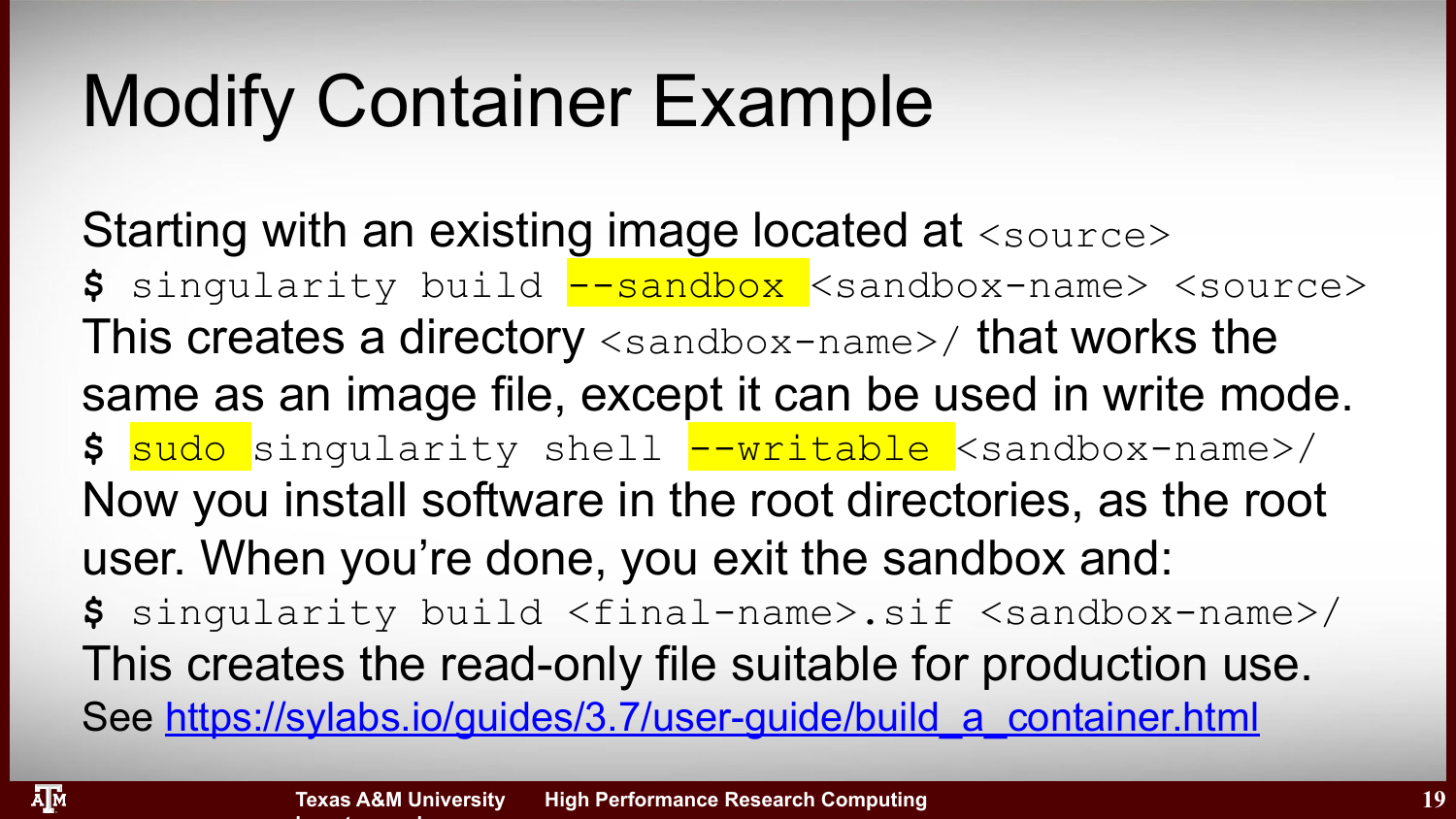### Container Recipe

**hprc.tamu.edu**

Singularity build can build containers from a recipe. A recipe might contain these facts:

- "Bootstrap": what your build starts from. It could be an existing recipe or image, or it could be from scratch.
- What software to install in the container and how.
- "Runscript": what your container does by default. Once you have the recipe file defined:
- **\$** sudo singularity build <container> <recipe-file>

See [https://sylabs.io/guides/3.7/user-guide/definition\\_files.html](https://sylabs.io/guides/3.7/user-guide/definition_files.html)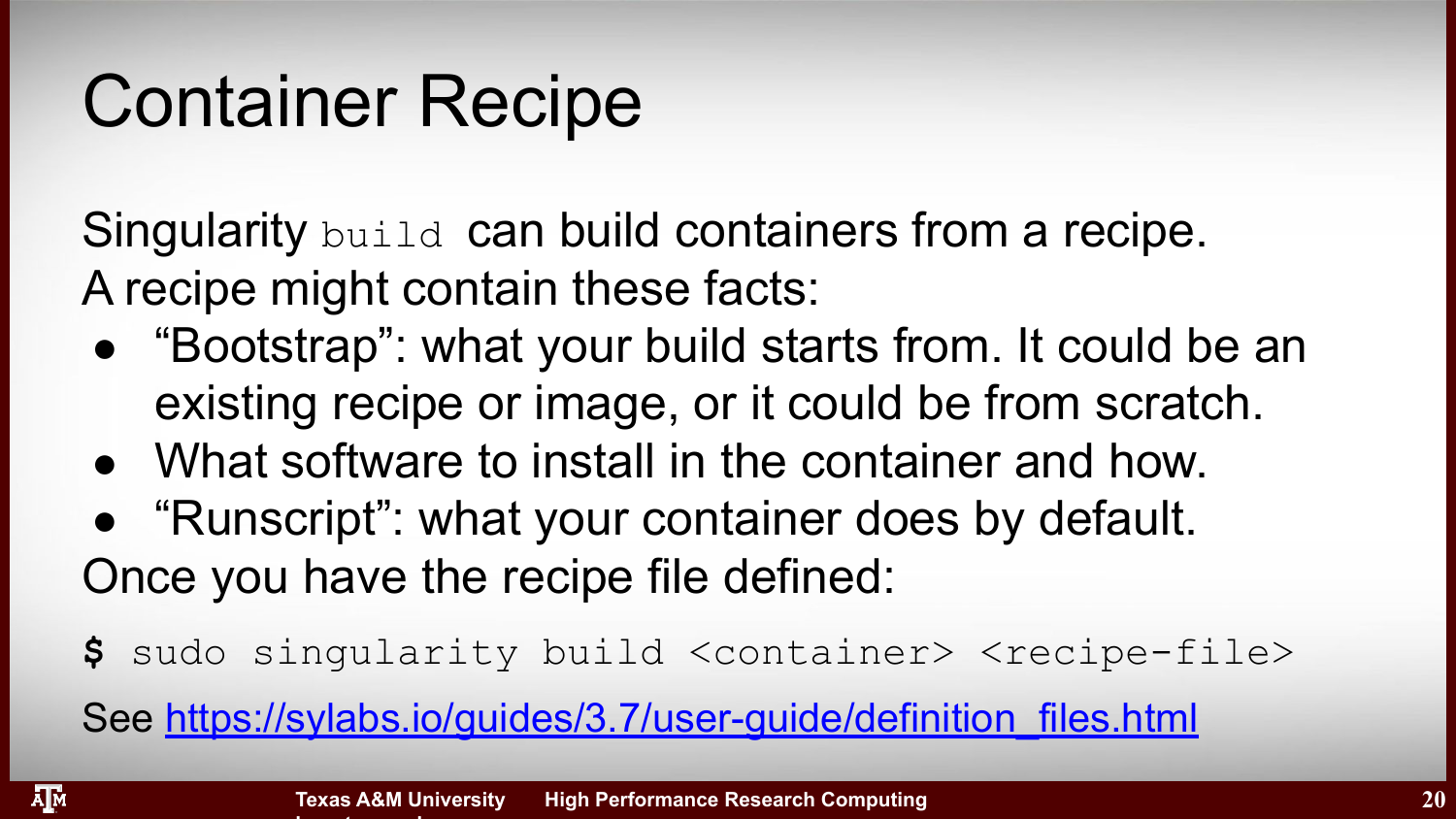## Automatic Singularity Build

You can create an account on Singularity Hub and use it to automatically build and publish your containers.

- Start with a github repository you can push to.
- Commit a singularity recipe file named "Singularity".
- Link that github repository in Singularity Hub.
- Define what triggers a new build. It can be whenever a new tag is committed, for example.
- Pull your freshly-built container from Singularity Hub.

See <https://singularityhub.github.io/singularityhub-docs/>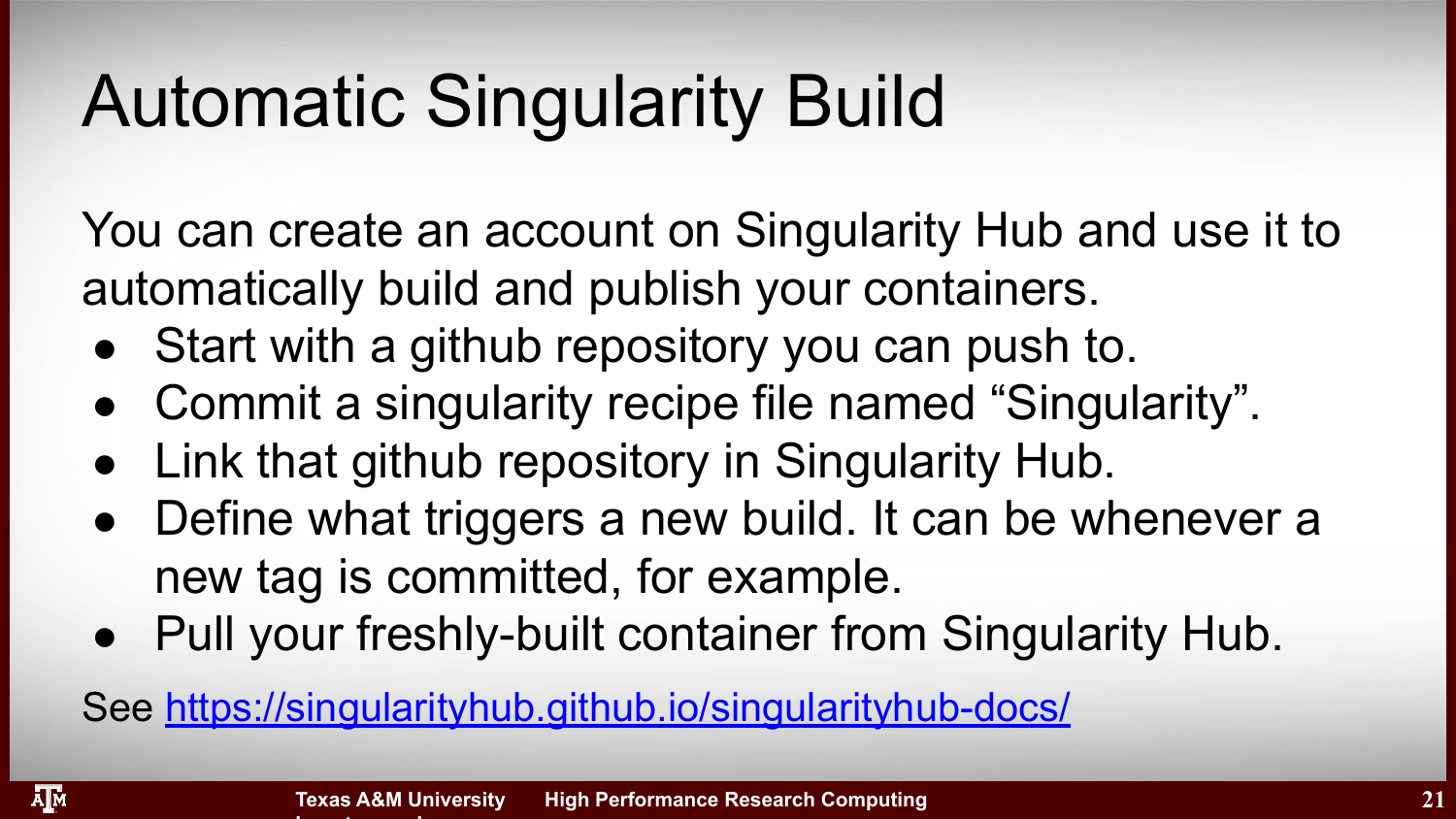# Advanced Content Complete

**hprc.tamu.edu**

ᄴ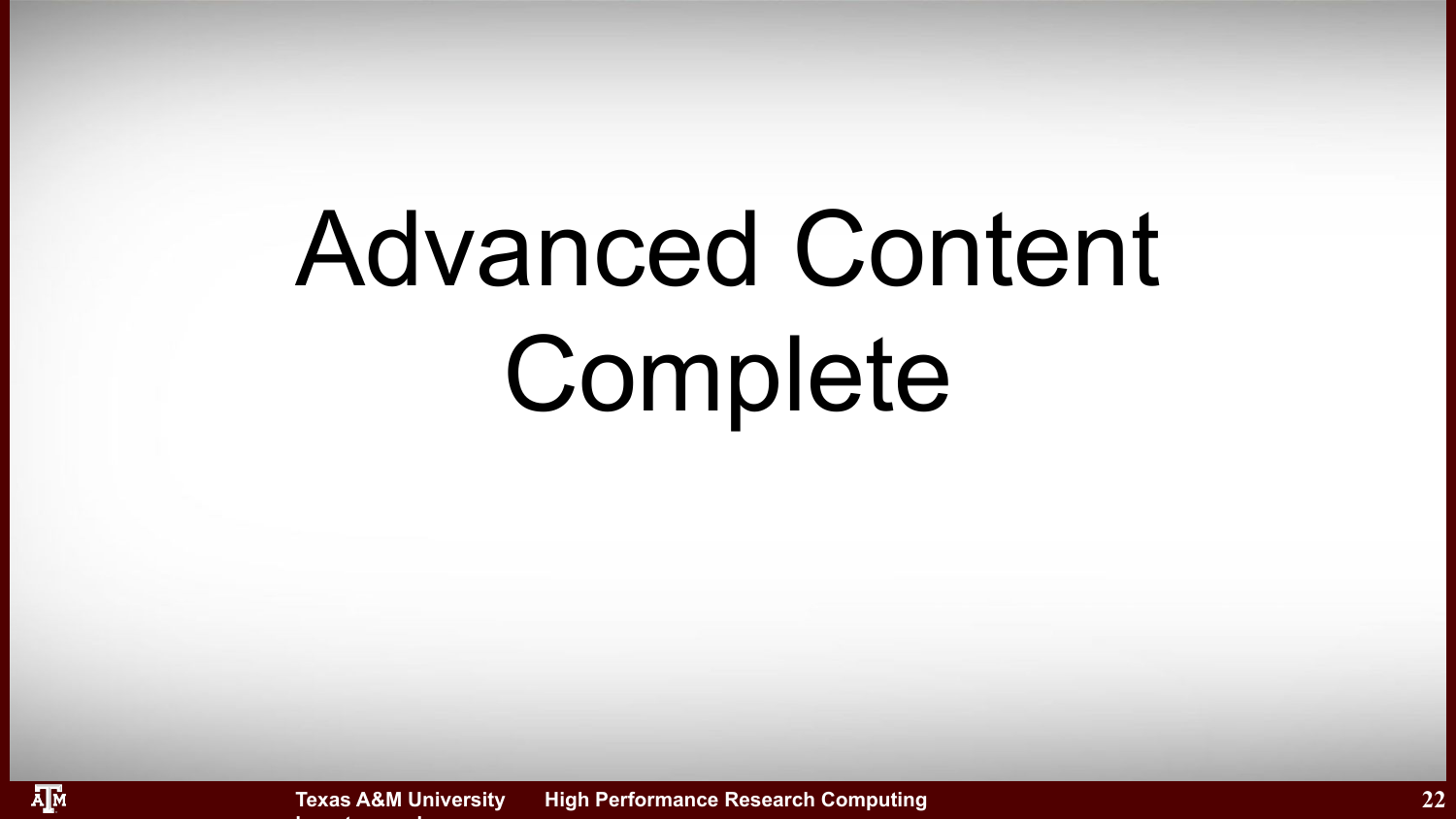#### **Conclusion**

- Run Containers on clusters! It's easy.
- HPRC supports Singularity

**hprc.tamu.edu**

- Convert Docker to Singularity!
- Expect Charlie Cloud support in the near future
- Ask for help!

λ[м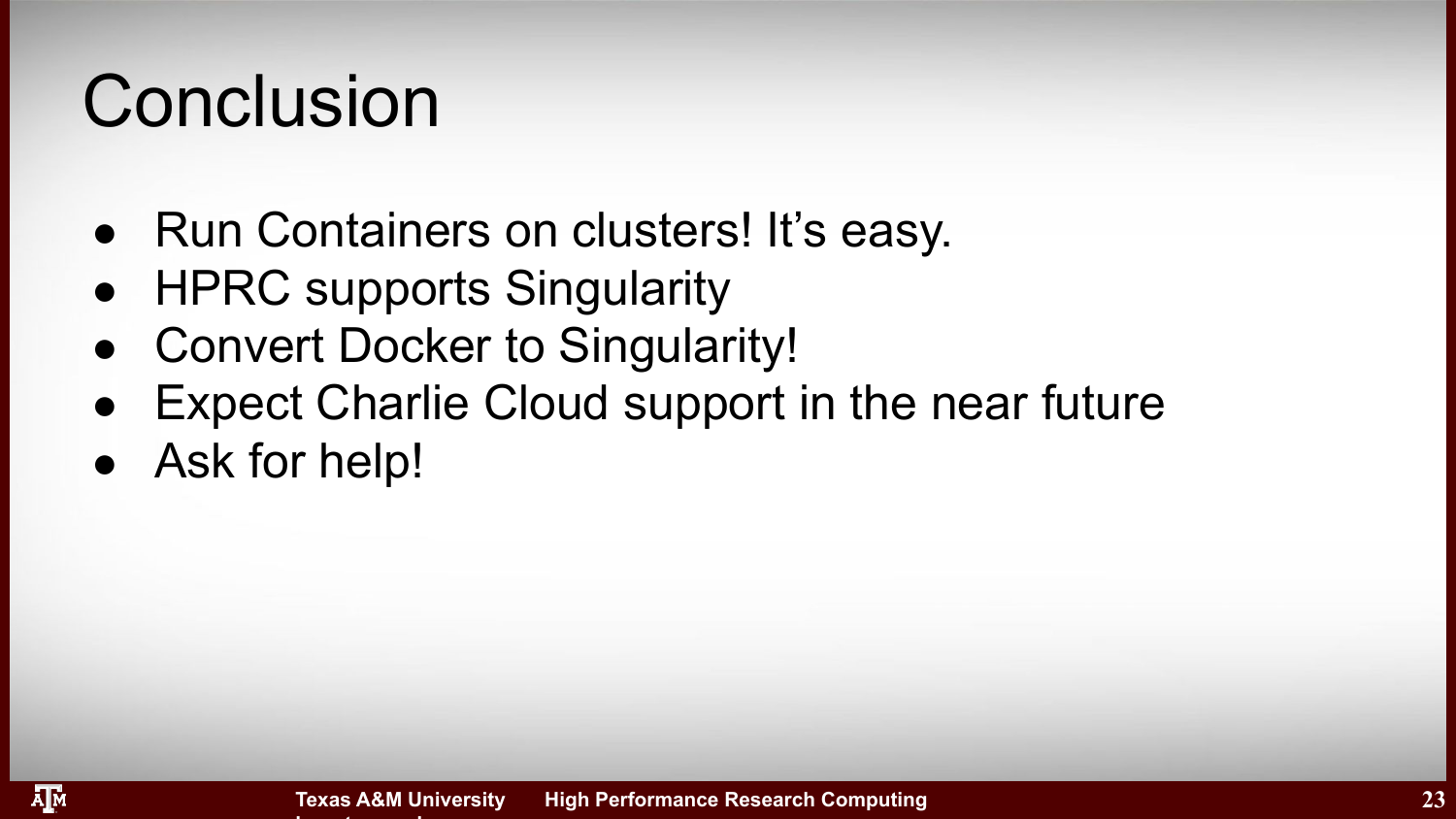#### **Survey**

Please fill out the survey to let us know how you feel about this short course. This will help us improve.

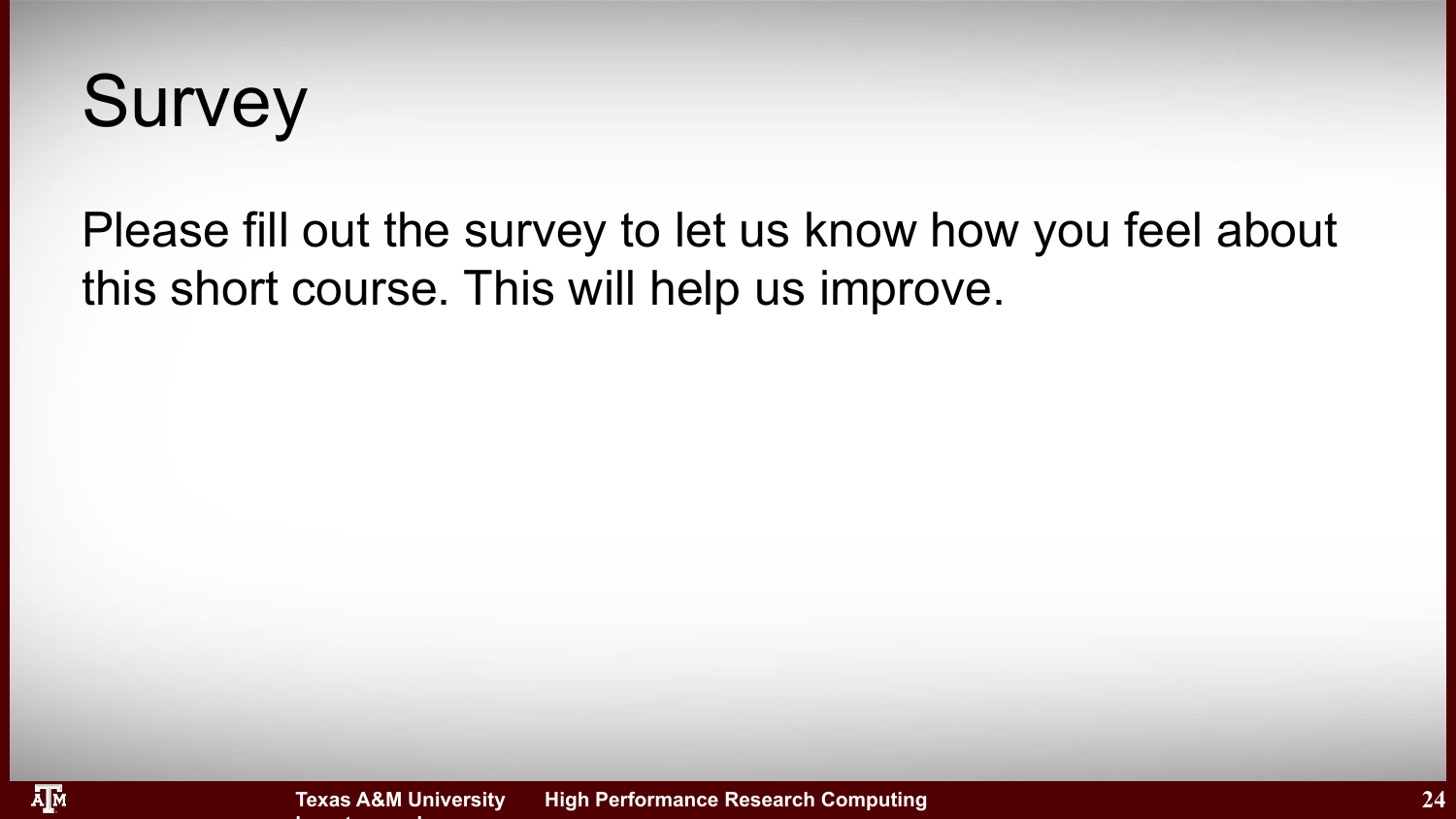#### **Questions**





**Texas A&M University High Performance Research Computing**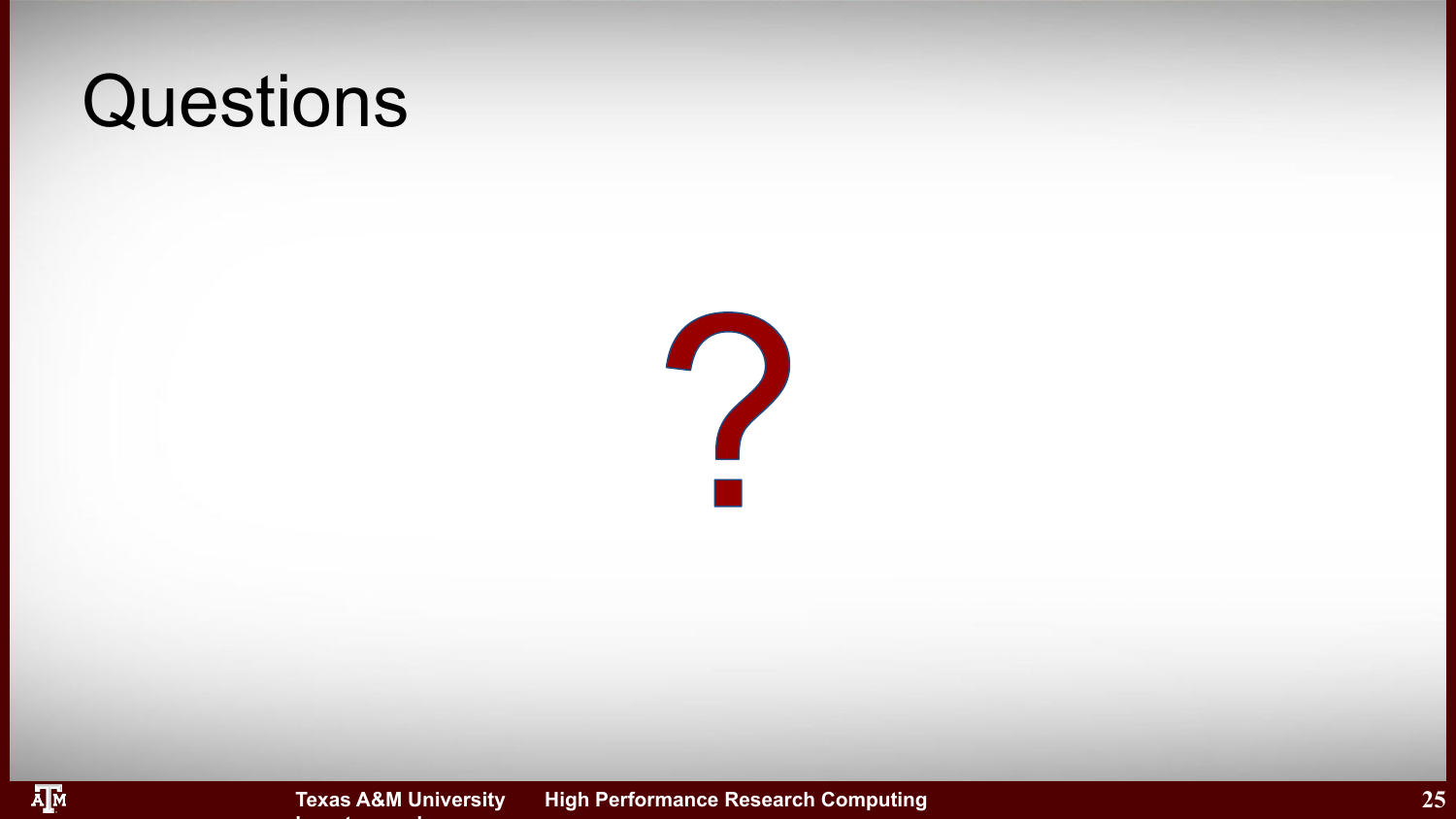#### Learning Resources

- HPRC Wiki <https://hprc.tamu.edu/wiki/SW:Singularity>
- HPRC on Youtube <https://www.youtube.com/c/TexasAMHPRC> (video of this course will be posted)
- Singularity Manual <https://apptainer.org/user-docs/3.8/>
- Docker Manual <https://docs.docker.com/>
- Other container courses:

**hprc.tamu.edu**

NBIS <https://nbis-reproducible-research.readthedocs.io/en/latest/singularity/> Arizona <https://learning.cyverse.org/projects/Container-camp-2020/> TACC <https://learn.tacc.utexas.edu/mod/page/view.php?id=95>